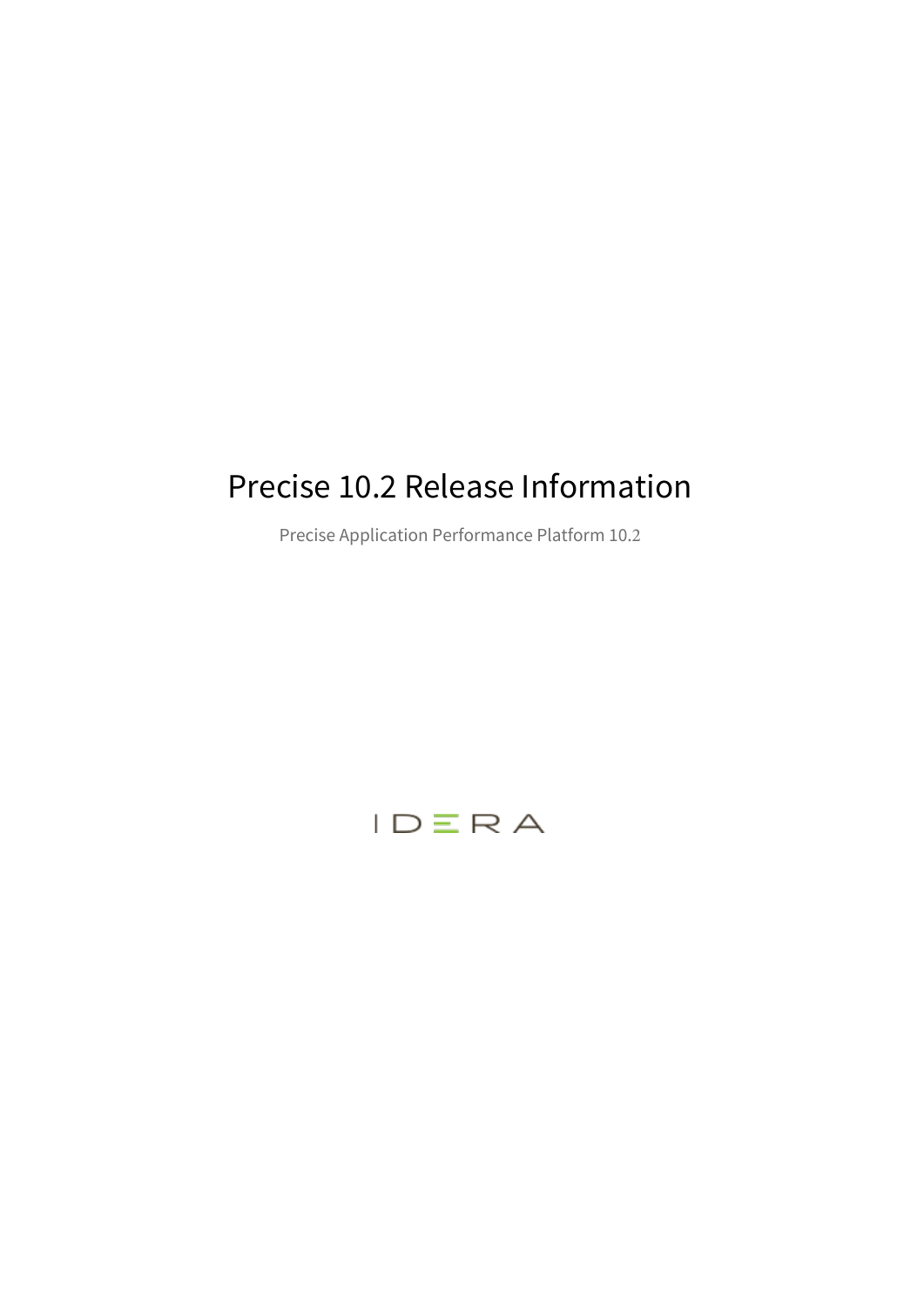# Table of Contents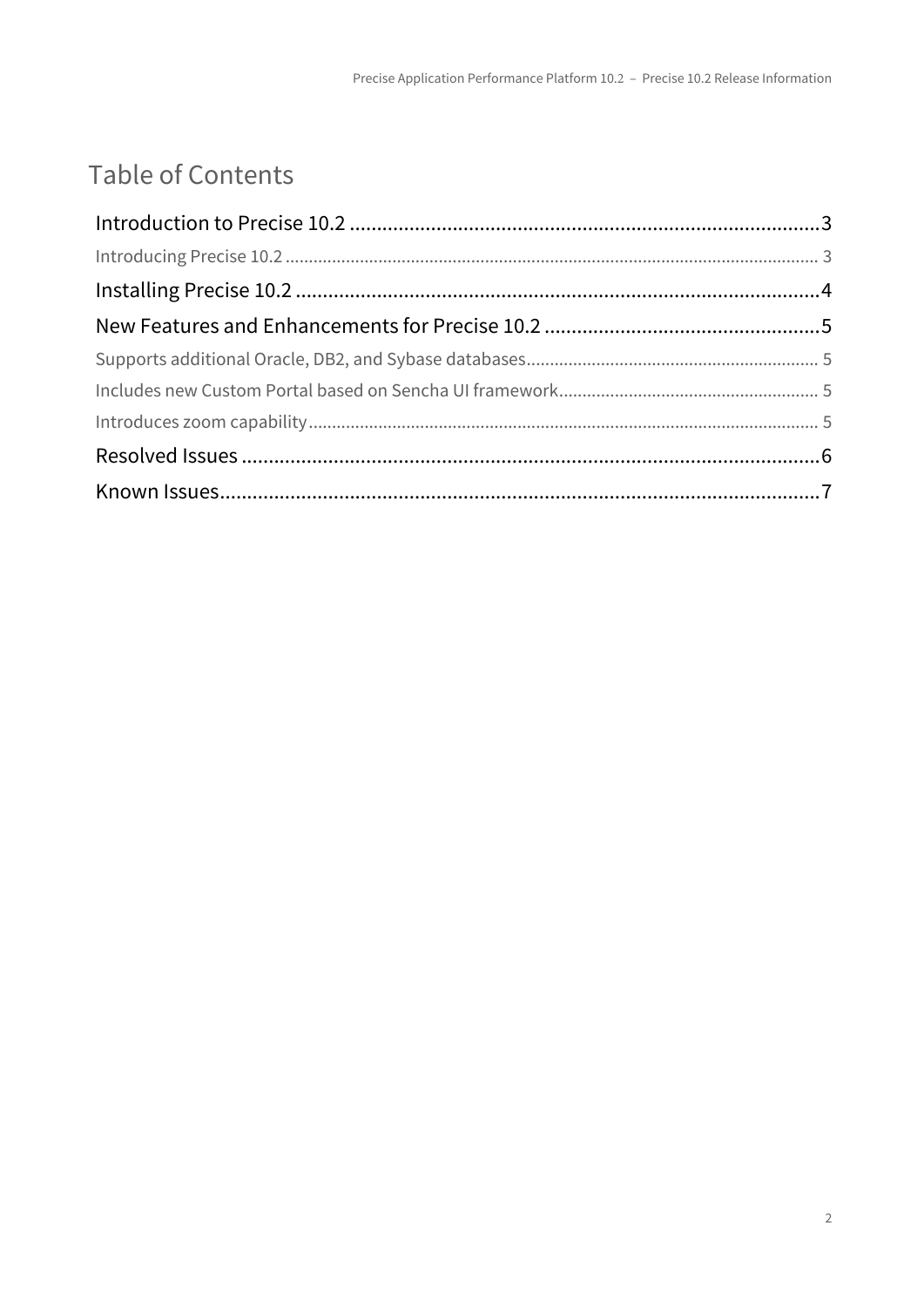## <span id="page-2-0"></span>Introduction to Precise 10.2

### <span id="page-2-1"></span>Introducing Precise 10.2

Precise 10.2 is a complete Precise version, which includes and provides enhancements and fixes for Precise version 10.1. This topic describes the new features introduced, the technologies supported and no longer supported, and the issues resolved by this version.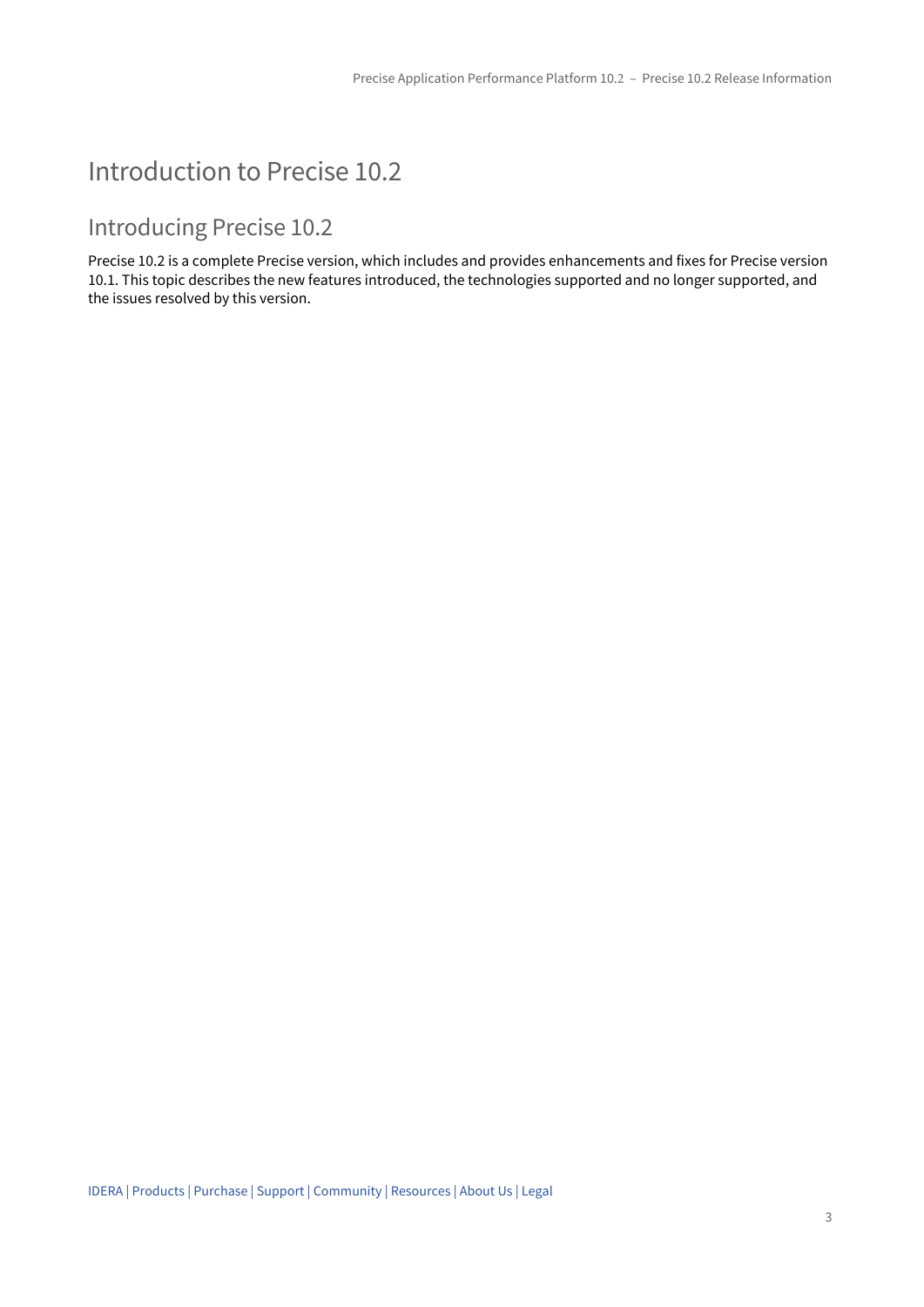## <span id="page-3-0"></span>Installing Precise 10.2

Install Precise 10.2 in the following ways, depending on the currently installed Precise version:

- If this is the first time you are installing Precise, install Precise 10.2 as described in [Clean installation of the](http://wiki.idera.com/display/Precise/Clean+installation+of+the+Precise+Framework)  [Precise Framework.](http://wiki.idera.com/display/Precise/Clean+installation+of+the+Precise+Framework)
- If Precise version 10.1 is currently installed, upgrade directly to version 10.2 as described in [Upgrading](http://wiki.idera.com/display/Precise/Upgrading+Precise)  [Precise.](http://wiki.idera.com/display/Precise/Upgrading+Precise)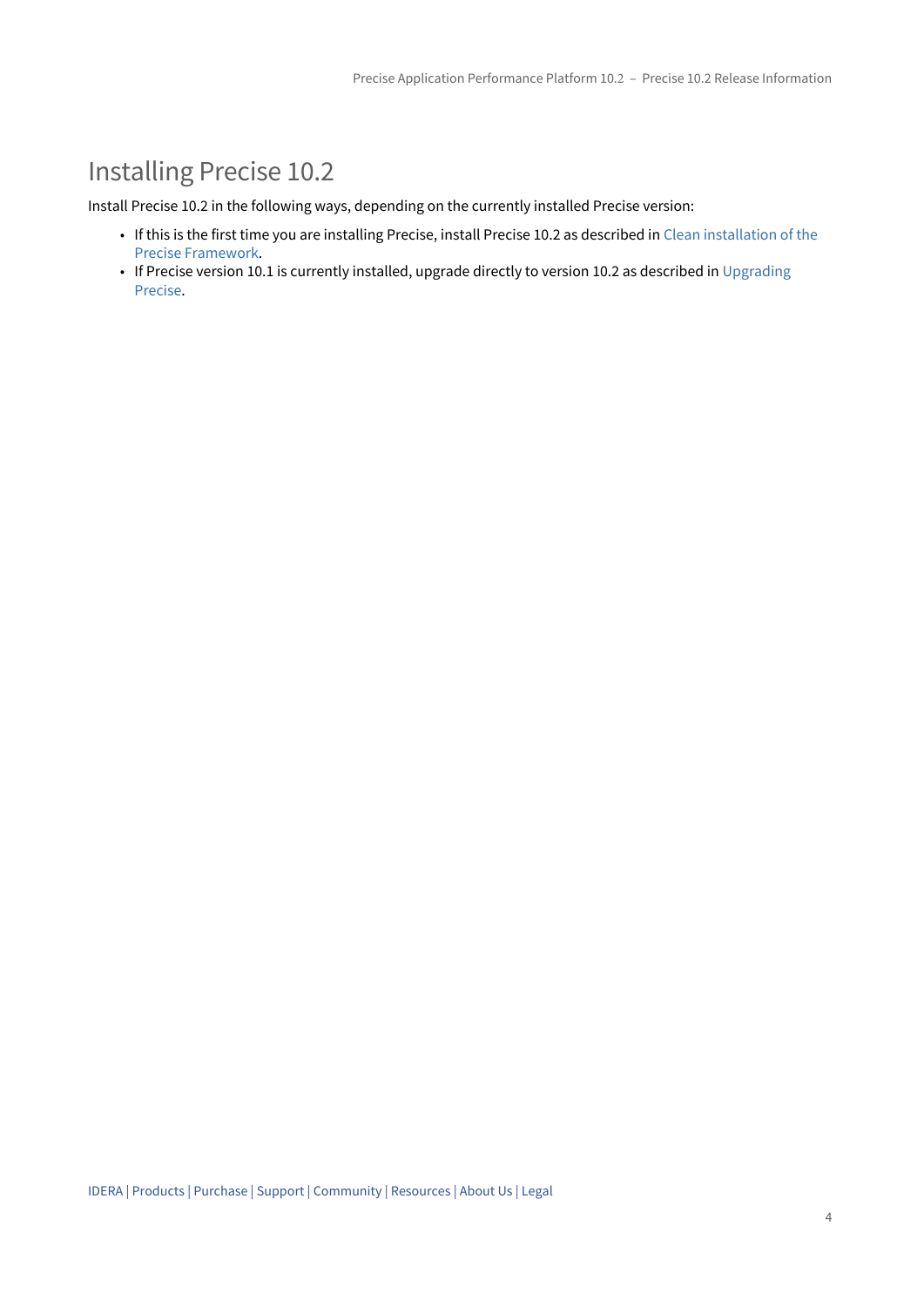### <span id="page-4-0"></span>New Features and Enhancements for Precise 10.2

#### <span id="page-4-1"></span>Supports additional Oracle, DB2, and Sybase databases

Precise 10.2 supports the following technologies and components:

- Oracle 18c Monitoring Station for AIX (PRECISE-19315)
- Oracle 18c Monitoring Station for Windows (PRECISE-19316)
- Oracle 19c Monitoring Station for Linux (RHEL) (PRECISE-19318)
- Oracle 19c Monitoring Station for SPARC Solaris (PRECISE-19431)
- DB2 11.5 (PRECISE-19314)
- Sybase ASE 16 SP03 (PRECISE-19449)

#### <span id="page-4-2"></span>Includes new Custom Portal based on Sencha UI framework

Precise 10.2 extends the new user interface based on modern UI technologies to include a new Custom Portal (ASD) based on the Sencha UI framework [PRECISE-19208]. This technology allows users to run the Precise Custom Portal on modern web browsers such as Mozilla Firefox and Google Chrome as well as provide support for Internet Explorer and Microsoft Edge.

You can launch the Custom Portal by using the following URL format:

#### **http://<host>:<port>/precise#asd**

e.g. http://precisefp:20790/precise#asd

Before using the new UI, you must clear the browser cache including saved cookies.

You can run the old Precise UI on Internet Explorer by using the following URL format:

#### **http://<host>:<port>**

For more information about using the new graphical user interface, see [Precise Custom Portal User Guide](http://wiki.idera.com/display/Precise/Precise+Custom+Portal+User+Guide).

#### <span id="page-4-3"></span>Introduces zoom capability

Users now can zoom the view into a selection within graphs using the new Precise user interface.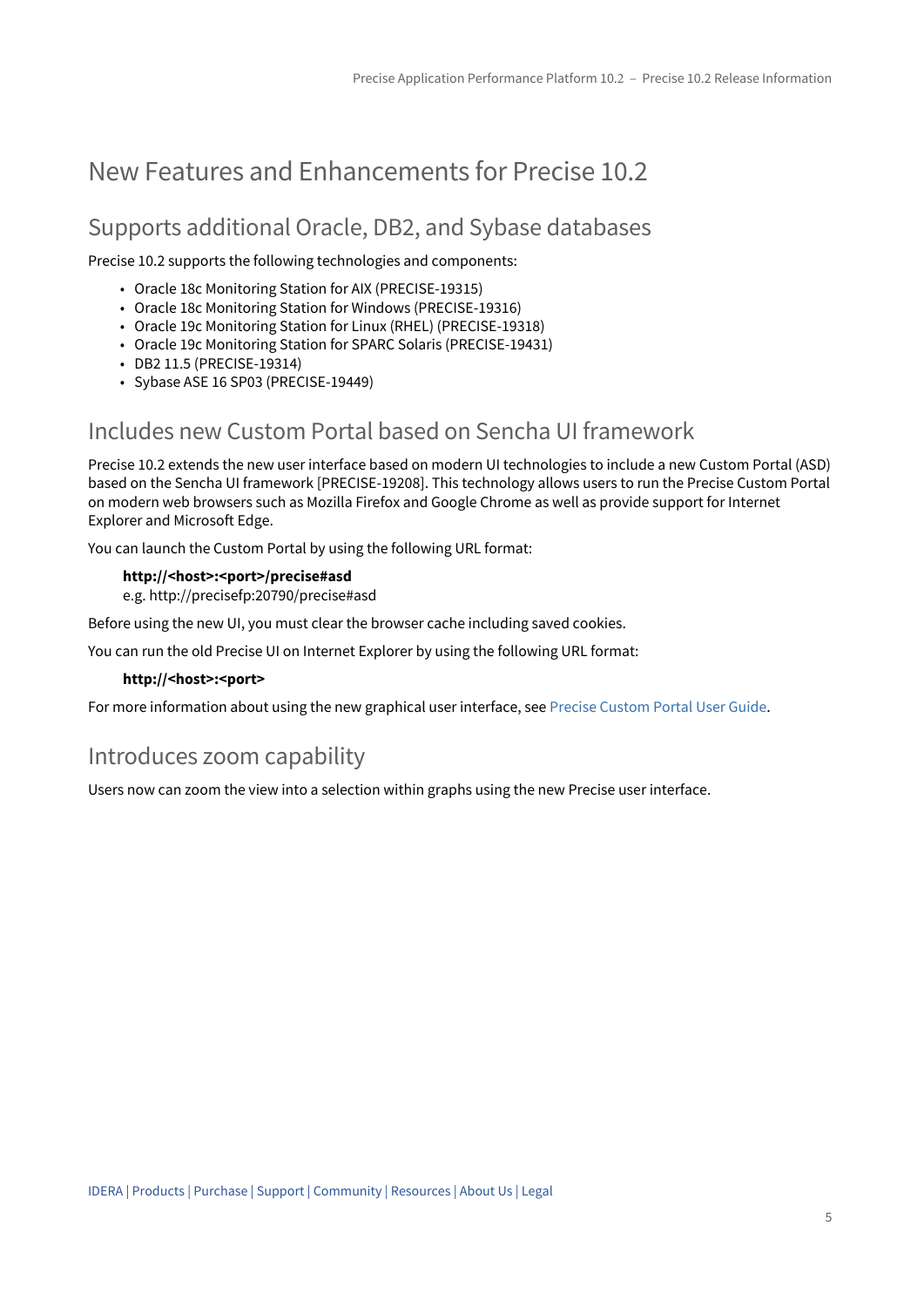### <span id="page-5-0"></span>Resolved Issues

- Multiple issues in the new HTML GUI that were resolved by the interim GUI patch published in the following portal solution all are included in Precise 10.2. The Solution: 12628 (Precise 10.1 HTML UI Update) <https://idera.secure.force.com/precise/5010b000000YetK>
- Could not find stored procedure **master..sp\_dboption** in objects. (PRECISE-19262)
- DB2 bufferpool data is showing incorrect Bufferpool Hit Ratio value. (PRECISE-19304)
- DB2 NPAGES: incorrect value recorded when Automatic sizing is used. (PRECISE-19313)
- Problem starting Oracle 12.2 and 18c collectors. (PRECISE-19366)
- Support for special characters in the database administrator password. (PRECISE-19249)
- Actual plan of statement is not displayed in the Activity tab or SQL tab after tuning the SQL Server statement. (PRECISE-19425)
- Statement text last character is truncated for SQL Server instance. (PRECISE-19463)
	- Note that as a side effect of this fix in some cases, the captured SQL text for some statements is one character more than what it used to be. Due to this difference, the statement id and SHV values for that statement are different and hence the statement appears as a different statement in the statement-level drilldown. There is no change in the batch drilldown.

The following issues specifically related to the new HTML UI are resolved in Precise 10.2.

- Precise Tiers graphs in left grid are going out of view in Application Dashboard page. (PRECISE-19234)
- Zoom functionality of bar graphs. (PRECISE-19278)
- Jolt data not getting rendered in IE. (PRECISE-19299)
- In the Activity screen of SQL server when we are in the zoom-in screen if you select the time frames like 1d, 2d, 2w, etc. are ineffective in case of charts but data, as well as the time frame, is being loaded correctly. (PRECISE-19365)
- Handle line with dots type of graphs. (PRECISE-19277)
- Settings given have a Save issue. (PRECISE-19334)
- Kill session not supported in Current tab in new GUI. (PRECISE-19174)
- Switching tabs in SQL tab (SQL Server) plan tab to History and Recommend shows error. (PRECISE-19259)
- Analyze button from imported custom portlet does not maintain context. (PRECISE-19194)
- Report: Not able to save the custom report when Excel report is open. (PRECISE-19311)
- Backend Response Time (Summed) column is not able to show data in graphical form. (PRECISE-19180)
- Web Transaction Flow link is not displayed for the Microsoft .NET application in Application Dashboard of Precise new UI. (PRECISE-19295)
- Search box is not available in left panel of Activity tab of J2ee tier. (PRECISE-19124)
- In left grid of Infrastructure tab search box is not available in new GUI. (PRECISE-19188)
- Search box in left panel of web tier Activity tab is missing. (PRECISE-19121)
- Highlights tab of Application Dashboard page is displaying error. (PRECISE-19257)
- New. Open, Re-Explain and Sybase Plan button is missing in top right corner of SQL tab. (PRECISE-19177)
- Undefined title issues in Precise New GUI. (PRECISE-19223)
- Compare plans functionality not available. (PRECISE-19197, PRECISE-19381)
- Tune statement in all instance context in Sybase is not working. (PRECISE-19459)
- Problem starting the installer with v10 using https. (PRECISE-19410)
- Precise for DB2: Errors in collector scripts. (PRECISE-18981)
- Making 12c tuner client default. (PRECISE-19361)
- Direct URL to admin point in new GUI. (PRECISE-19362)
- Unable to launch APM Instance Installer in IE11. (PRECISE-19374)